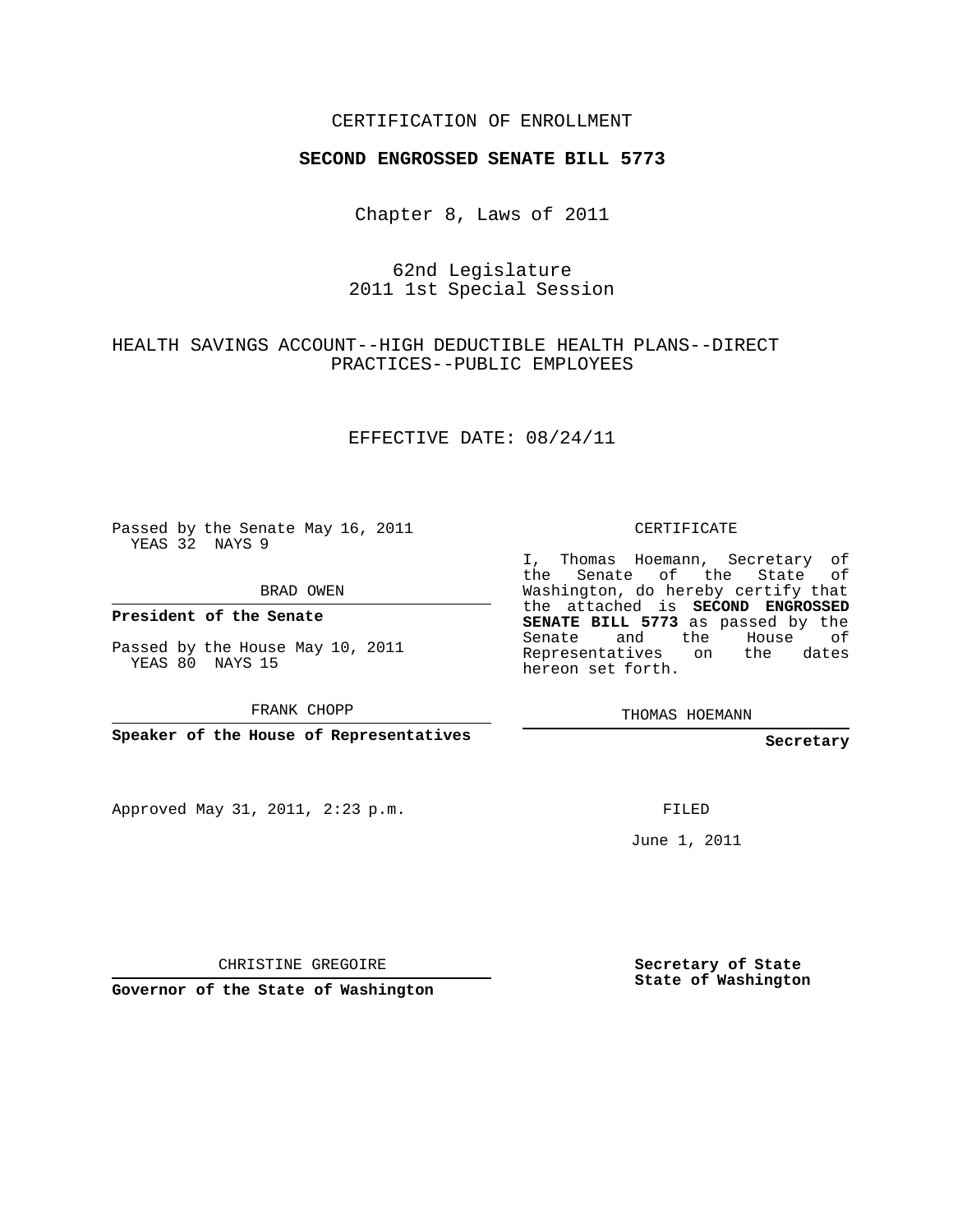# **SECOND ENGROSSED SENATE BILL 5773** \_\_\_\_\_\_\_\_\_\_\_\_\_\_\_\_\_\_\_\_\_\_\_\_\_\_\_\_\_\_\_\_\_\_\_\_\_\_\_\_\_\_\_\_\_

\_\_\_\_\_\_\_\_\_\_\_\_\_\_\_\_\_\_\_\_\_\_\_\_\_\_\_\_\_\_\_\_\_\_\_\_\_\_\_\_\_\_\_\_\_

## AS AMENDED BY THE HOUSE

Passed Legislature - 2011 1st Special Session

**State of Washington 62nd Legislature 2011 1st Special Session By** Senators Zarelli, Baumgartner, Hill, Parlette, Schoesler, Ericksen, and Holmquist Newbry

Read first time 02/11/11. Referred to Committee on Ways & Means.

 AN ACT Relating to making a health savings account option and high deductible health plan option and a direct patient-provider primary care practice option available to public employees; amending RCW 41.05.065; and adding a new section to chapter 41.05 RCW.

BE IT ENACTED BY THE LEGISLATURE OF THE STATE OF WASHINGTON:

 **Sec. 1.** RCW 41.05.065 and 2009 c 537 s 7 are each amended to read as follows:

 (1) The board shall study all matters connected with the provision of health care coverage, life insurance, liability insurance, accidental death and dismemberment insurance, and disability income insurance or any of, or a combination of, the enumerated types of insurance for employees and their dependents on the best basis possible with relation both to the welfare of the employees and to the state. However, liability insurance shall not be made available to dependents. (2) The board shall develop employee benefit plans that include comprehensive health care benefits for employees. In developing these plans, the board shall consider the following elements:

 (a) Methods of maximizing cost containment while ensuring access to quality health care;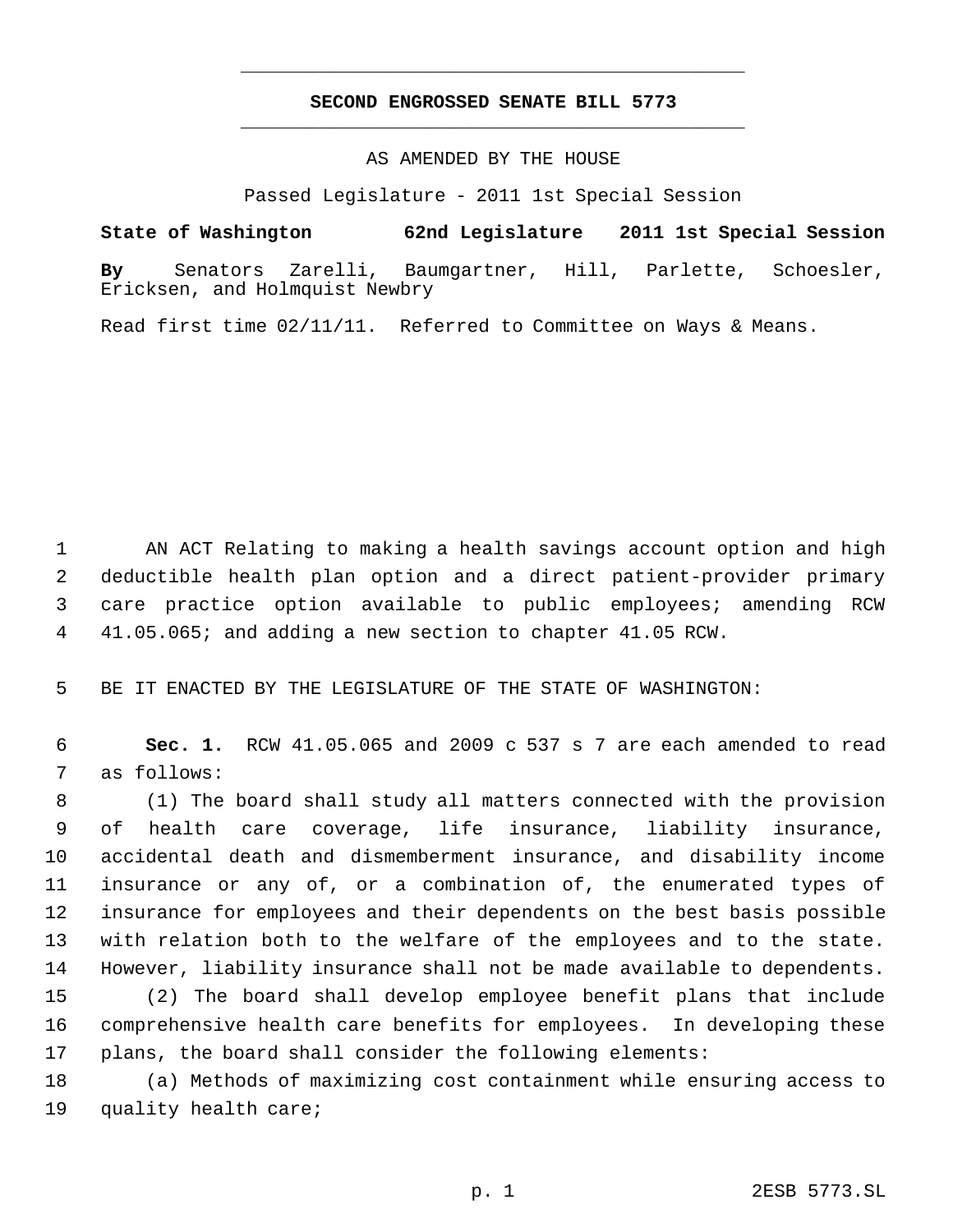(b) Development of provider arrangements that encourage cost containment and ensure access to quality care, including but not limited to prepaid delivery systems and prospective payment methods;

 (c) Wellness incentives that focus on proven strategies, such as smoking cessation, injury and accident prevention, reduction of alcohol misuse, appropriate weight reduction, exercise, automobile and motorcycle safety, blood cholesterol reduction, and nutrition education;

 (d) Utilization review procedures including, but not limited to a cost-efficient method for prior authorization of services, hospital inpatient length of stay review, requirements for use of outpatient surgeries and second opinions for surgeries, review of invoices or claims submitted by service providers, and performance audit of providers;

(e) Effective coordination of benefits; and

(f) Minimum standards for insuring entities.

 (3) To maintain the comprehensive nature of employee health care benefits, benefits provided to employees shall be substantially equivalent to the state employees' health benefits plan in effect on January 1, 1993. Nothing in this subsection shall prohibit changes or increases in employee point-of-service payments or employee premium payments for benefits or the administration of a high deductible health plan in conjunction with a health savings account. The board may establish employee eligibility criteria which are not substantially equivalent to employee eligibility criteria in effect on January 1, 1993.

27 (4) Except if bargained for under chapter 41.80 RCW, the board shall design benefits and determine the terms and conditions of employee and retired employee participation and coverage, including establishment of eligibility criteria subject to the requirements of this chapter. Employer groups obtaining benefits through contractual agreement with the authority for employees defined in RCW 41.05.011(6) (a) through (d) may contractually agree with the authority to benefits eligibility criteria which differs from that determined by the board. The eligibility criteria established by the board shall be no more restrictive than the following:

 (a) Except as provided in (b) through (e) of this subsection, an employee is eligible for benefits from the date of employment if the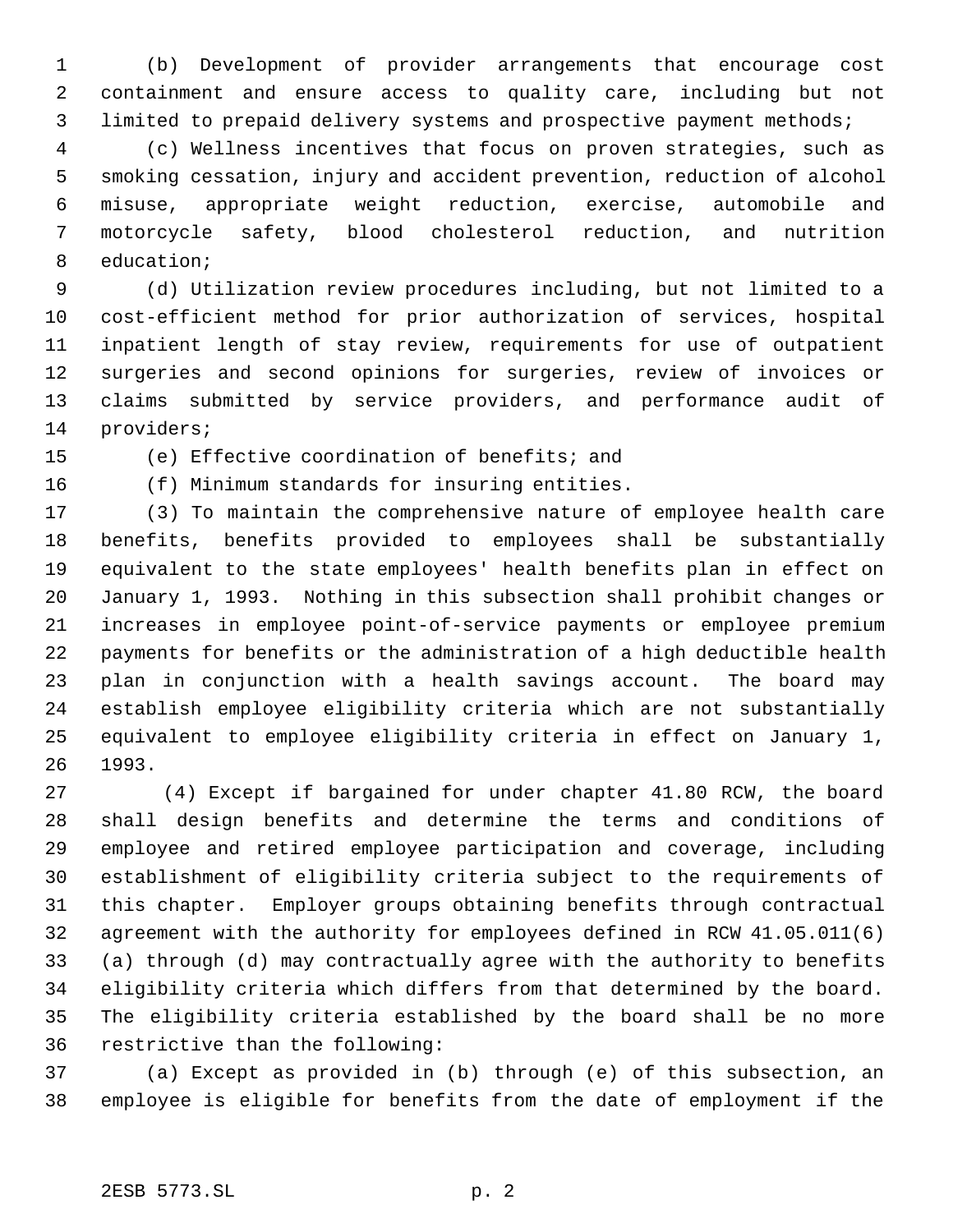employing agency anticipates he or she will work an average of at least eighty hours per month and for at least eight hours in each month for more than six consecutive months. An employee determined ineligible for benefits at the beginning of his or her employment shall become eligible in the following circumstances:

 (i) An employee who works an average of at least eighty hours per month and for at least eight hours in each month and whose anticipated duration of employment is revised from less than or equal to six consecutive months to more than six consecutive months becomes eligible when the revision is made.

 (ii) An employee who works an average of at least eighty hours per month over a period of six consecutive months and for at least eight hours in each of those six consecutive months becomes eligible at the first of the month following the six-month averaging period.

 (b) A seasonal employee is eligible for benefits from the date of employment if the employing agency anticipates that he or she will work an average of at least eighty hours per month and for at least eight hours in each month of the season. A seasonal employee determined ineligible at the beginning of his or her employment who works an average of at least half-time, as defined by the board, per month over a period of six consecutive months and at least eight hours in each of those six consecutive months becomes eligible at the first of the month following the six-month averaging period. A benefits-eligible seasonal employee who works a season of less than nine months shall not be eligible for the employer contribution during the off season, but may continue enrollment in benefits during the off season by self-paying for the benefits. A benefits-eligible seasonal employee who works a season of nine months or more is eligible for the employer contribution through the off season following each season worked.

(c) Faculty are eligible as follows:

 (i) Faculty who the employing agency anticipates will work half–time or more for the entire instructional year or equivalent nine- month period are eligible for benefits from the date of employment. Eligibility shall continue until the beginning of the first full month of the next instructional year, unless the employment relationship is terminated, in which case eligibility shall cease the first month following the notice of termination or the effective date of the termination, whichever is later.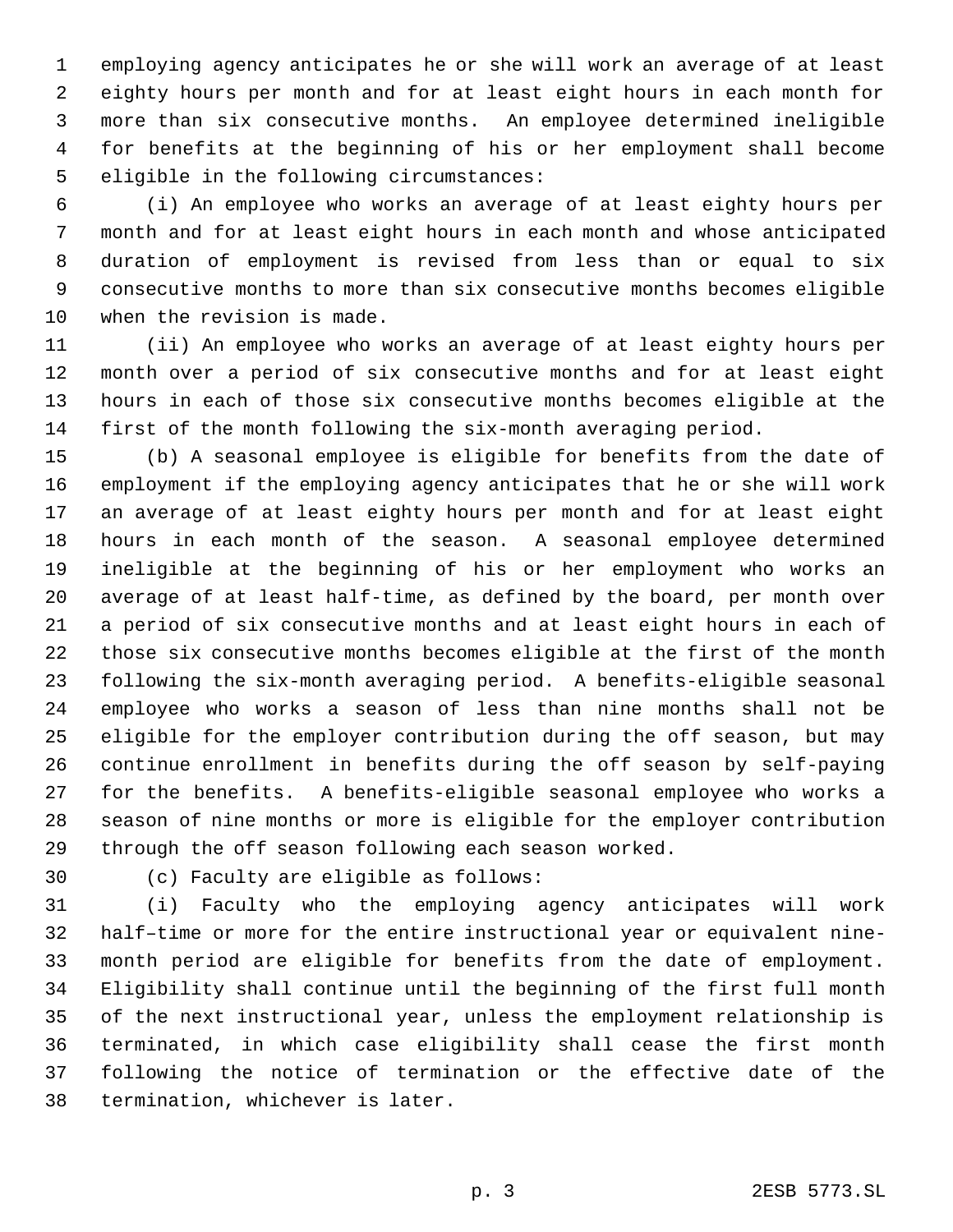(ii) Faculty who the employing agency anticipates will not work for the entire instructional year or equivalent nine-month period are eligible for benefits at the beginning of the second consecutive quarter or semester of employment in which he or she is anticipated to work, or has actually worked, half-time or more. Such an employee shall continue to receive uninterrupted employer contributions for benefits if the employee works at least half-time in a quarter or semester. Faculty who the employing agency anticipates will not work for the entire instructional year or equivalent nine-month period, but who actually work half-time or more throughout the entire instructional year, are eligible for summer or off-quarter coverage. Faculty who 12 have met the criteria of this subsection  $(4)(c)(ii)$ , who work at least two quarters of the academic year with an average academic year workload of half-time or more for three quarters of the academic year, and who have worked an average of half-time or more in each of the two preceding academic years shall continue to receive uninterrupted employer contributions for benefits if he or she works at least half- time in a quarter or semester or works two quarters of the academic year with an average academic workload each academic year of half-time or more for three quarters. Eligibility under this section ceases immediately if this criteria is not met.

 (iii) Faculty may establish or maintain eligibility for benefits by working for more than one institution of higher education. When faculty work for more than one institution of higher education, those institutions shall prorate the employer contribution costs, or if eligibility is reached through one institution, that institution will pay the full employer contribution. Faculty working for more than one institution must alert his or her employers to his or her potential eligibility in order to establish eligibility.

 (iv) The employing agency must provide written notice to faculty who are potentially eligible for benefits under this subsection (4)(c) of their potential eligibility.

 (v) To be eligible for maintenance of benefits through averaging under (c)(ii) of this subsection, faculty must provide written notification to his or her employing agency or agencies of his or her potential eligibility.

 (d) A legislator is eligible for benefits on the date his or her term begins. All other elected and full-time appointed officials of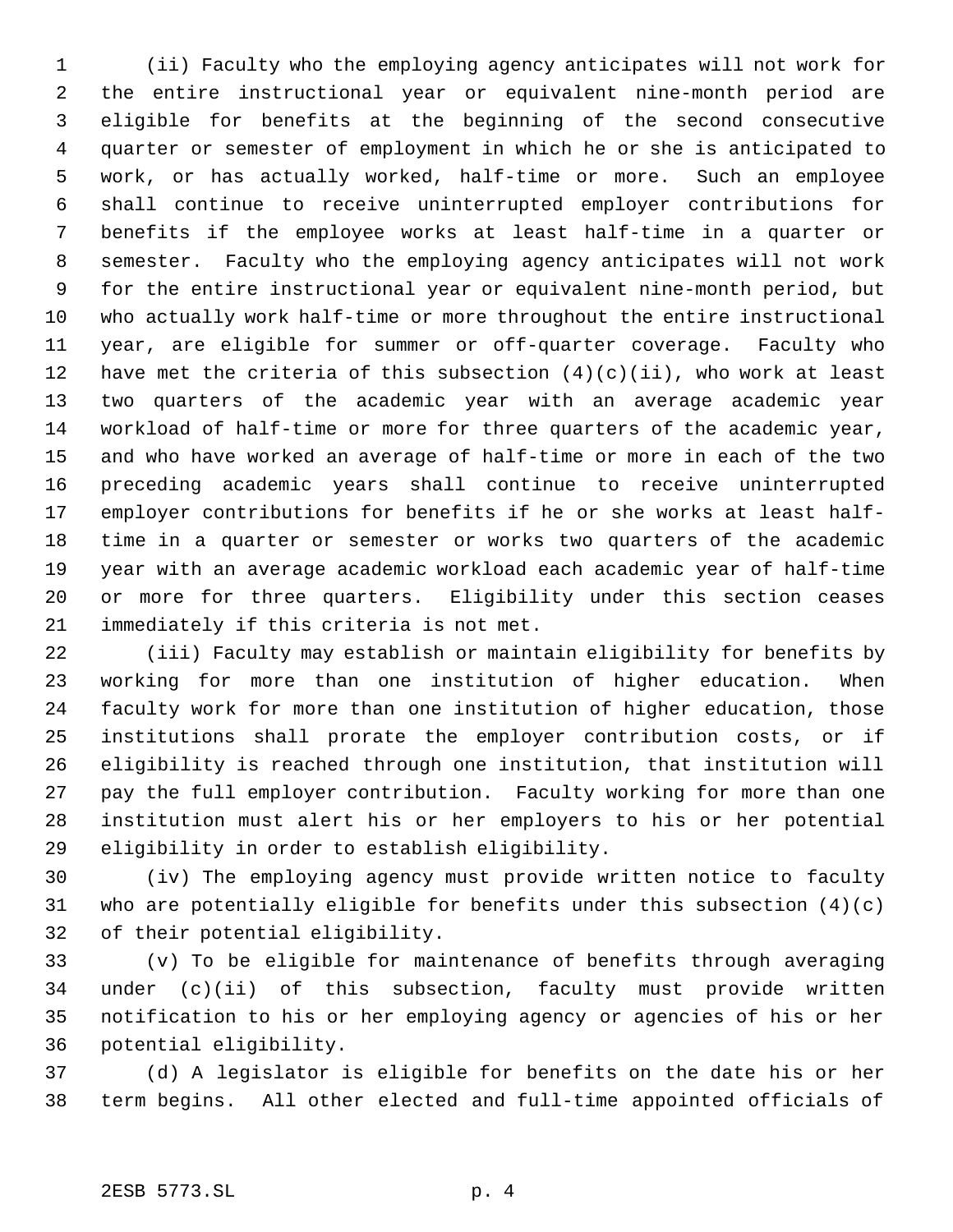the legislative and executive branches of state government are eligible for benefits on the date his or her term begins or they take the oath of office, whichever occurs first.

 (e) A justice of the supreme court and judges of the court of appeals and the superior courts become eligible for benefits on the date he or she takes the oath of office.

 (f) Except as provided in (c)(i) and (ii) of this subsection, eligibility ceases for any employee the first of the month following termination of the employment relationship.

 (g) In determining eligibility under this section, the employing agency may disregard training hours, standby hours, or temporary changes in work hours as determined by the authority under this section.

 (h) Insurance coverage for all eligible employees begins on the first day of the month following the date when eligibility for benefits is established. If the date eligibility is established is the first working day of a month, insurance coverage begins on that date.

 (i) Eligibility for an employee whose work circumstances are described by more than one of the eligibility categories in (a) through (e) of this subsection shall be determined solely by the criteria of the category that most closely describes the employee's work circumstances.

23 (j) Except for an employee eligible for benefits under (b) or (c)(ii) of this subsection, an employee who has established eligibility for benefits under this section shall remain eligible for benefits each month in which he or she is in pay status for eight or more hours, if (i) he or she remains in a benefits-eligible position and (ii) leave from the benefits-eligible position is approved by the employing agency. A benefits-eligible seasonal employee is eligible for the employer contribution in any month of his or her season in which he or she is in pay status eight or more hours during that month. Eligibility ends if these conditions are not met, the employment relationship is terminated, or the employee voluntarily transfers to a noneligible position.

(k) For the purposes of this subsection:

 (i) "Academic year" means summer, fall, winter, and spring quarters or semesters;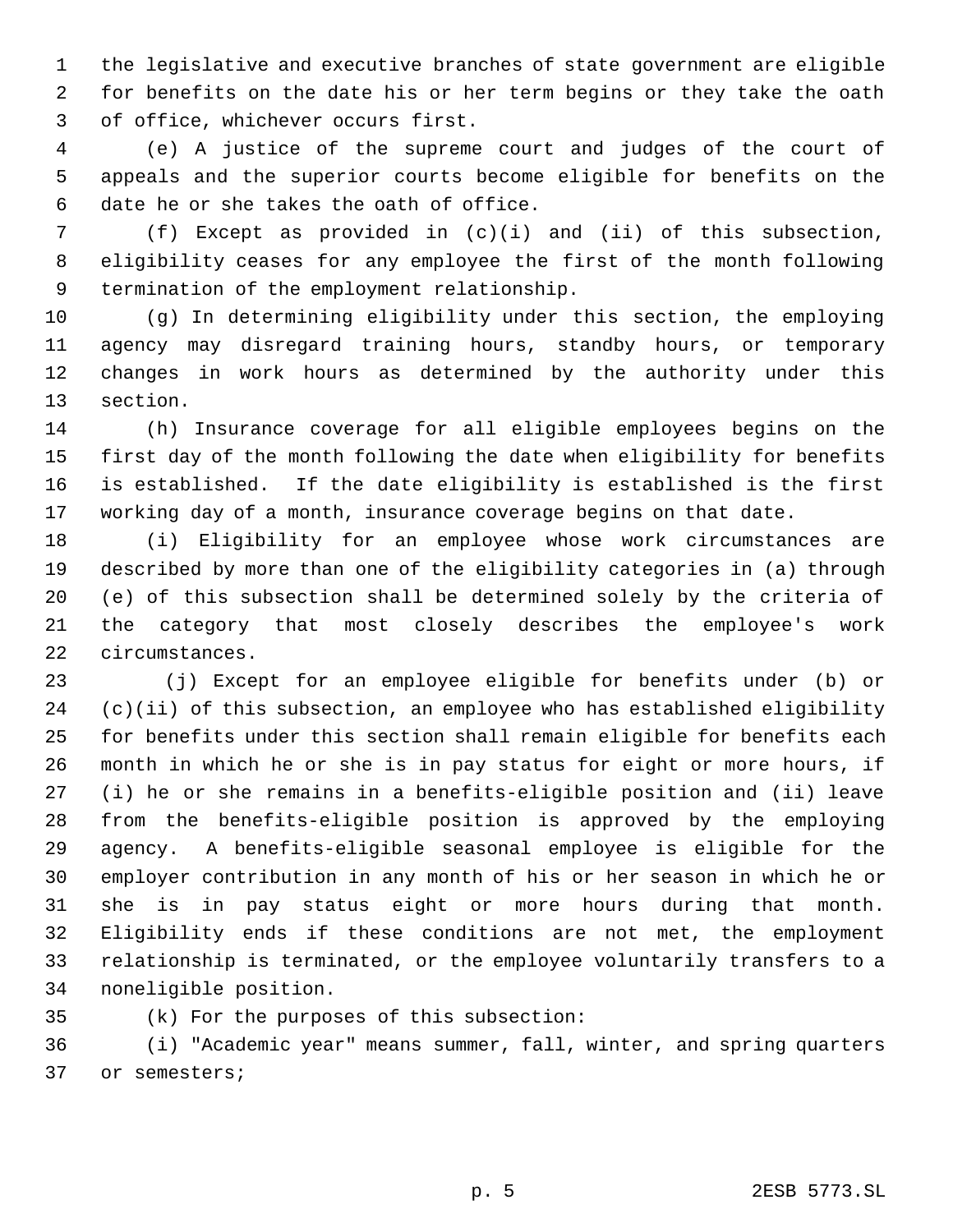(ii) "Half-time" means one-half of the full-time academic workload as determined by each institution, except that half-time for community and technical college faculty employees shall have the same meaning as "part-time" under RCW 28B.50.489;

(iii) "Benefits-eligible position" shall be defined by the board.

 (5) The board may authorize premium contributions for an employee and the employee's dependents in a manner that encourages the use of cost-efficient managed health care systems.

 (6)(a) For any open enrollment period following the effective date 10 of this section, the board shall ((develop)) offer a health savings 11 account option for employees that conforms to section 223, Part VII of subchapter B of chapter 1 of the internal revenue code of 1986. The board shall comply with all applicable federal standards related to the establishment of health savings accounts.

 (b) By November 30, 2015, and each year thereafter, the authority 16 shall submit a report to the relevant legislative policy and fiscal 17 committees that includes the following:

18 (i) Public employees' benefits board health plan cost and service utilization trends for the previous three years, in total and for each 20 health plan offered to employees;

 (ii) For each health plan offered to employees, the number and percentage of employees and dependents enrolled in the plan, and the 23 age and gender demographics of enrollees in each plan;

24 (iii) Any impact of enrollment in alternatives to the most comprehensive plan, including the high deductible health plan with a 26 health savings account, upon the cost of health benefits for those 27 employees who have chosen to remain enrolled in the most comprehensive plan.

 (7) Notwithstanding any other provision of this chapter, for any open enrollment period following the effective date of this section, 31 the board shall (( $\frac{deve1}{e}$ )) offer a high deductible health plan (( $\frac{te}{e}$  be 32 offered)) in conjunction with a health savings account developed under subsection (6) of this section.

 (8) Employees shall choose participation in one of the health care benefit plans developed by the board and may be permitted to waive coverage under terms and conditions established by the board.

 (9) The board shall review plans proposed by insuring entities that desire to offer property insurance and/or accident and casualty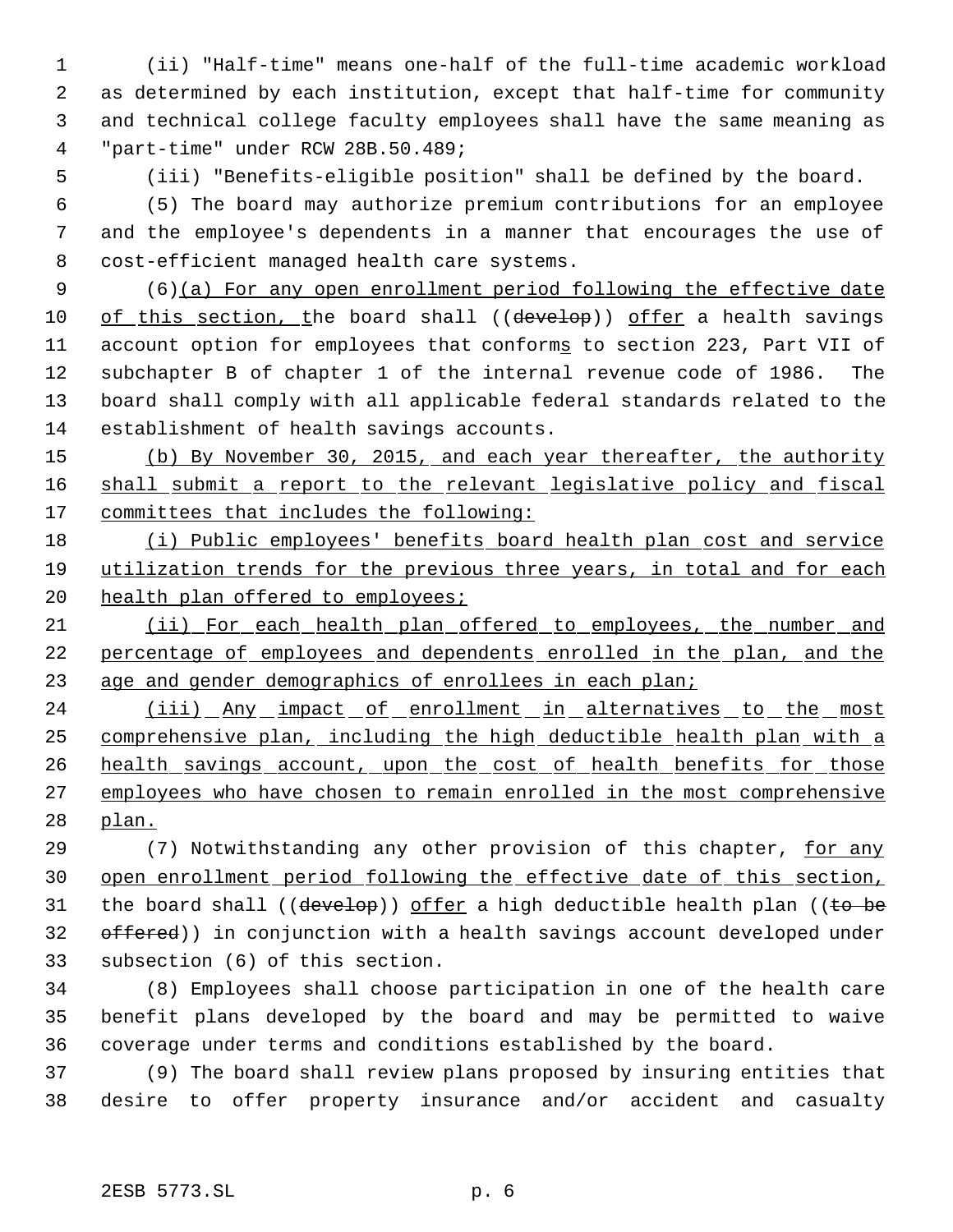insurance to state employees through payroll deduction. The board may approve any such plan for payroll deduction by insuring entities holding a valid certificate of authority in the state of Washington and which the board determines to be in the best interests of employees and the state. The board shall adopt rules setting forth criteria by which it shall evaluate the plans.

 (10) Before January 1, 1998, the public employees' benefits board shall make available one or more fully insured long-term care insurance plans that comply with the requirements of chapter 48.84 RCW. Such programs shall be made available to eligible employees, retired employees, and retired school employees as well as eligible dependents which, for the purpose of this section, includes the parents of the employee or retiree and the parents of the spouse of the employee or retiree. Employees of local governments, political subdivisions, and tribal governments not otherwise enrolled in the public employees' benefits board sponsored medical programs may enroll under terms and conditions established by the administrator, if it does not jeopardize the financial viability of the public employees' benefits board's long-term care offering.

 (a) Participation of eligible employees or retired employees and retired school employees in any long-term care insurance plan made available by the public employees' benefits board is voluntary and shall not be subject to binding arbitration under chapter 41.56 RCW. Participation is subject to reasonable underwriting guidelines and eligibility rules established by the public employees' benefits board and the health care authority.

 (b) The employee, retired employee, and retired school employee are solely responsible for the payment of the premium rates developed by the health care authority. The health care authority is authorized to charge a reasonable administrative fee in addition to the premium charged by the long-term care insurer, which shall include the health care authority's cost of administration, marketing, and consumer education materials prepared by the health care authority and the office of the insurance commissioner.

 (c) To the extent administratively possible, the state shall establish an automatic payroll or pension deduction system for the payment of the long-term care insurance premiums.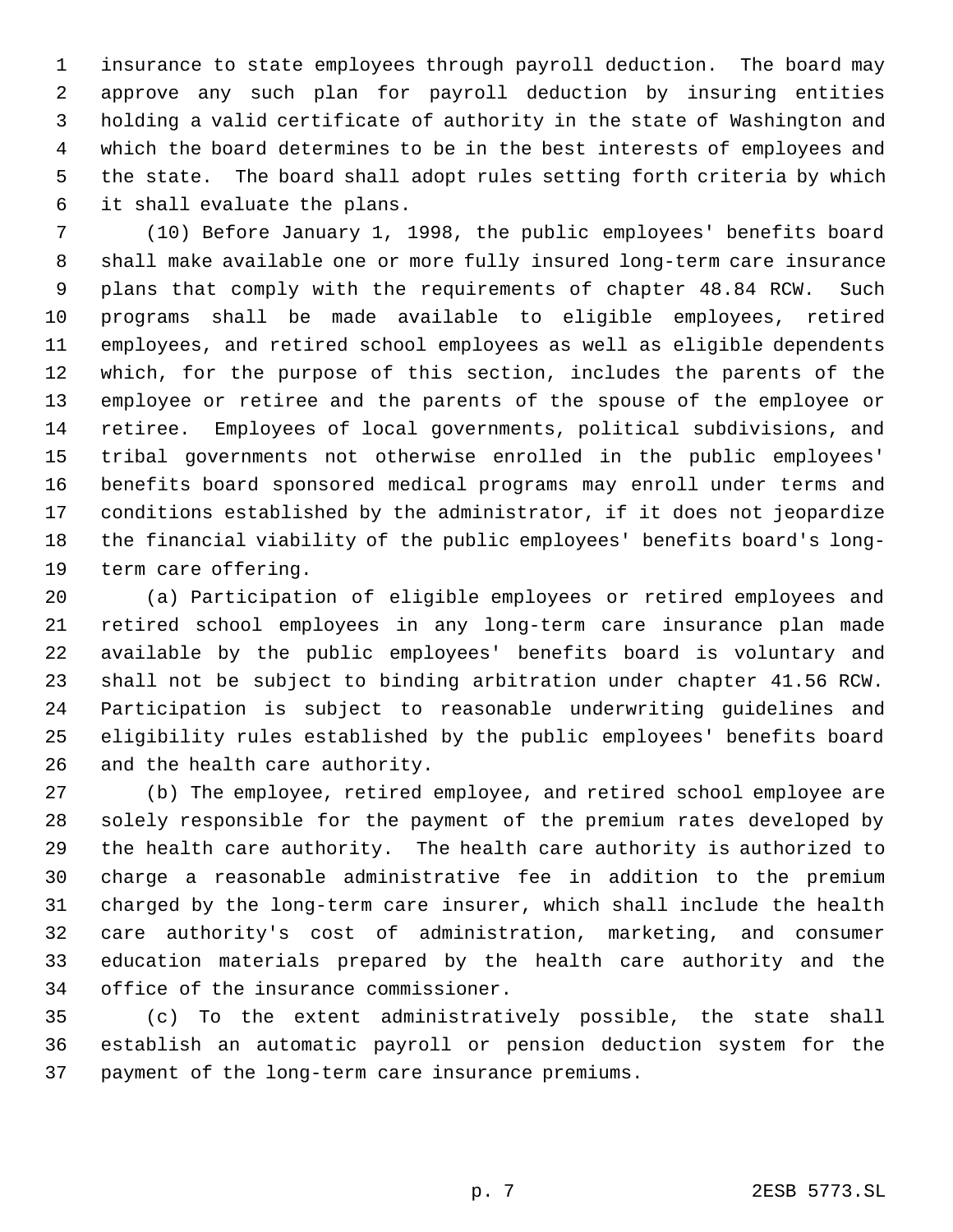(d) The public employees' benefits board and the health care authority shall establish a technical advisory committee to provide advice in the development of the benefit design and establishment of underwriting guidelines and eligibility rules. The committee shall also advise the board and authority on effective and cost-effective ways to market and distribute the long-term care product. The technical advisory committee shall be comprised, at a minimum, of representatives of the office of the insurance commissioner, providers of long-term care services, licensed insurance agents with expertise in long-term care insurance, employees, retired employees, retired school employees, and other interested parties determined to be appropriate by the board.

 (e) The health care authority shall offer employees, retired employees, and retired school employees the option of purchasing long- term care insurance through licensed agents or brokers appointed by the long-term care insurer. The authority, in consultation with the public employees' benefits board, shall establish marketing procedures and may consider all premium components as a part of the contract negotiations with the long-term care insurer.

 (f) In developing the long-term care insurance benefit designs, the public employees' benefits board shall include an alternative plan of care benefit, including adult day services, as approved by the office of the insurance commissioner.

 (g) The health care authority, with the cooperation of the office of the insurance commissioner, shall develop a consumer education program for the eligible employees, retired employees, and retired school employees designed to provide education on the potential need for long-term care, methods of financing long-term care, and the availability of long-term care insurance products including the products offered by the board.

31 (11) The board may establish penalties to be imposed by the authority when the eligibility determinations of an employing agency fail to comply with the criteria under this chapter.

 NEW SECTION. **Sec. 2.** A new section is added to chapter 41.05 RCW to read as follows:

 (1) The Washington state health care authority shall develop a plan to incorporate direct patient-provider primary care practices as